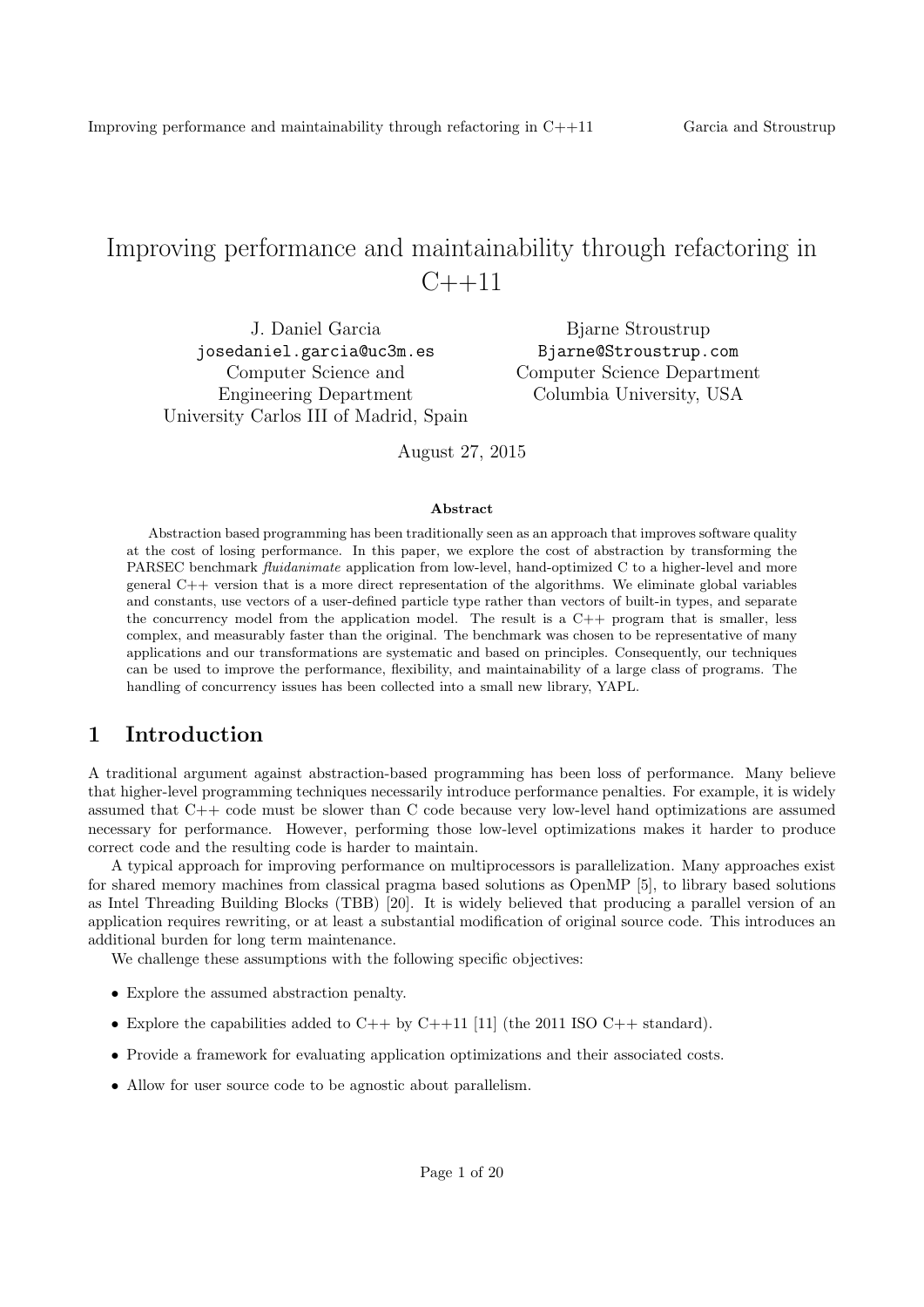To evaluate our ideas, we apply extensive refactorings on an existing application: fluidanimate. This application is representative of physics simulations for animations.

The rest of this paper is organized as follows:

- Section 2 describes the *fluidanimate* application.
- Section 3 presents a set of basic refactorings applied to the application.
- Section 4 describes the design of the YAPL library.
- Section 5 presents additional refactorings applied to the *fluidanimate* application.
- Section 6 provides evaluation in terms of maintainability and performance.
- Section 7 provides references to related work.
- Section 8 states conclusions.

## 2 The fluidanimate application

We refactor *fluidanimate* [18], an application which is part of the publicly available PARSEC benchmark [2]. The application is documented as originally contributed by Intel and it uses an extension of the smoothed particle hydrodynamics (SPH) method to simulate an incompressible fluid.

The application reads from an external file information about a set of particles, and simulates their interactions as time advances during a number of iterations, supporting single or double precision computations. The benchmark provides a sequential version, as well as parallel versions using pthreads and Intel TBB.

The application is written in  $C_{++}$ , but it makes hardly any use of  $C_{++}$  abstraction facilities. Essentially, it follows a C-style design expressed using a small, low-level, sub-set of C++:

- Data type abstraction is mostly used to define a Vec3D (3D-space vector) for making computation on physical magnitudes like position or velocity.
- Differences between single and double precision are managed by means of the preprocessor.
- Most functions neither take nor return parameters and communication between functions is performed via globals. There is a common belief that parameter passing hurts performance.
- Memory is managed through a highly sophisticated ad-hoc memory pool.

Fluidanimate uses fstream for reading and writing files. However, we concentrate on computation performance and have made no changes to I/O.

Please, note that our aim is to express the algorithms of *fluidanimate* more directly. We are not trying to provide a fundamentally different solution to the problems fluidanimate addresses, say by modifying the way threads and locking are used.

## 3 Basic refactorings

While analyzing the application we applied some general refactoring techniques that could be applied. We eliminated multiple uses of globals that could hurt both performance and maintainability. We also found that extensive use of structures of arrays were examples of premature optimizations and could be replaced by arrays of structures, again improving both performance and maintainability.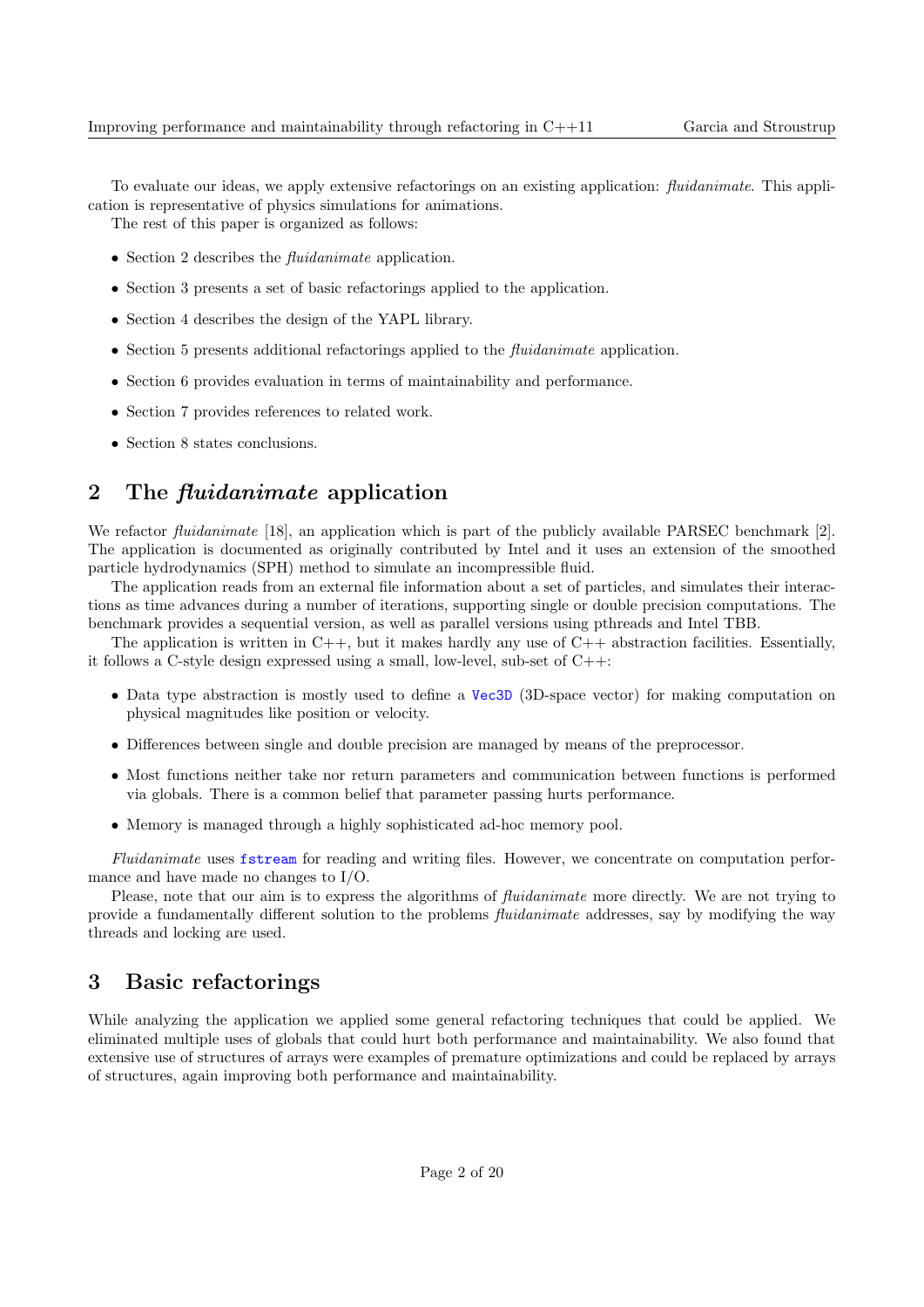### 3.1 Removing globals

Many software developers assume that accessing global variables provides a performance advantage, so they use globals even when that approach seriously hurts maintainability of source code. However, on modern machine architectures and with modern compilers, global variables access may require more instructions per access than stack allocated variables. In particular, when a value is accessed multiple times a stack-allocated variables provide better performance.

We found the following uses of globals in *fluidanimate* source code:

- Application constants that are known at compile time.
- Application parameters whose values are computed on application initialization and do not change later.
- Mutable data shared among functions in the hope of improved performance.

Our first task in refactoring the fluidanimate code was to eliminate those globals.

#### 3.1.1 Application constants

For application constants that are known at compile time, C++11 offers constexpr. For values that should not be modified after they have been initially computed at run time, C++ offers const. A key difference between constexpr and const is that the former by definition are evaluated at compile-time by the compiler.

Developers in many OO programming languages define constants as members of some application class. However, this approach often leads to dispersal of constants in the source code, implying dangers of duplication and inconsistency. In C++, for ease of comprehension and maintenance, we prefer to place those constants in the application namespace or in an inner namespace to that application namespace.

When an application framework is designed to be generic, the need of generic constants arises. In particular, fluidanimate needs single- and double-precision floating-point constants. C++11 did not offer direct support the notion of a generic constant, but C++14 does and variable templates are now supported by the major compilers.

Initially, we simulate generic constants by embedding them in a generic struct but with  $C++14$  we can represent them directly (see Listing 1). Neither approach implies any cost in terms of memory usage or run time.

In summary, all the presented approaches avoid the problems of scope and tool support implied by using macros as symbolic constants.

#### 3.1.2 Application parameters

The second class of globals (application parameters set on initialization) can be represented as a single class with constant public non-static data members. Then, an instance of this class becomes a data member of some context class and can be passed around if needed. This technique avoids global objects and consequently avoid the extra penalty derived from accessing far global data instead of near local data (see Listing 2).

#### 3.1.3 Global data structures

Finally, global data structures can be eliminated by defining the proper abstractions and passing them as arguments to the appropriate functions. When removing globals through abstraction, special care needs to be taken to avoid run-time penalties. This step is also a perfect opportunity to identify and eliminate instances of premature optimizations. Optimizations should be performed only after careful measurement and ideally only if they do not compromise the important abstractions or interfaces. Importantly, this abstraction process gives an opportunity for removing code duplication which hurts both performance and maintainability.

In the *fluidanimate* application, we found globals to provide direct access to an ad-hoc memory pool and to directly manage linked lists of blocks of *cells* where each one contains a block of particle information.

We analyzed the code and found the set of composable abstractions for this application to be: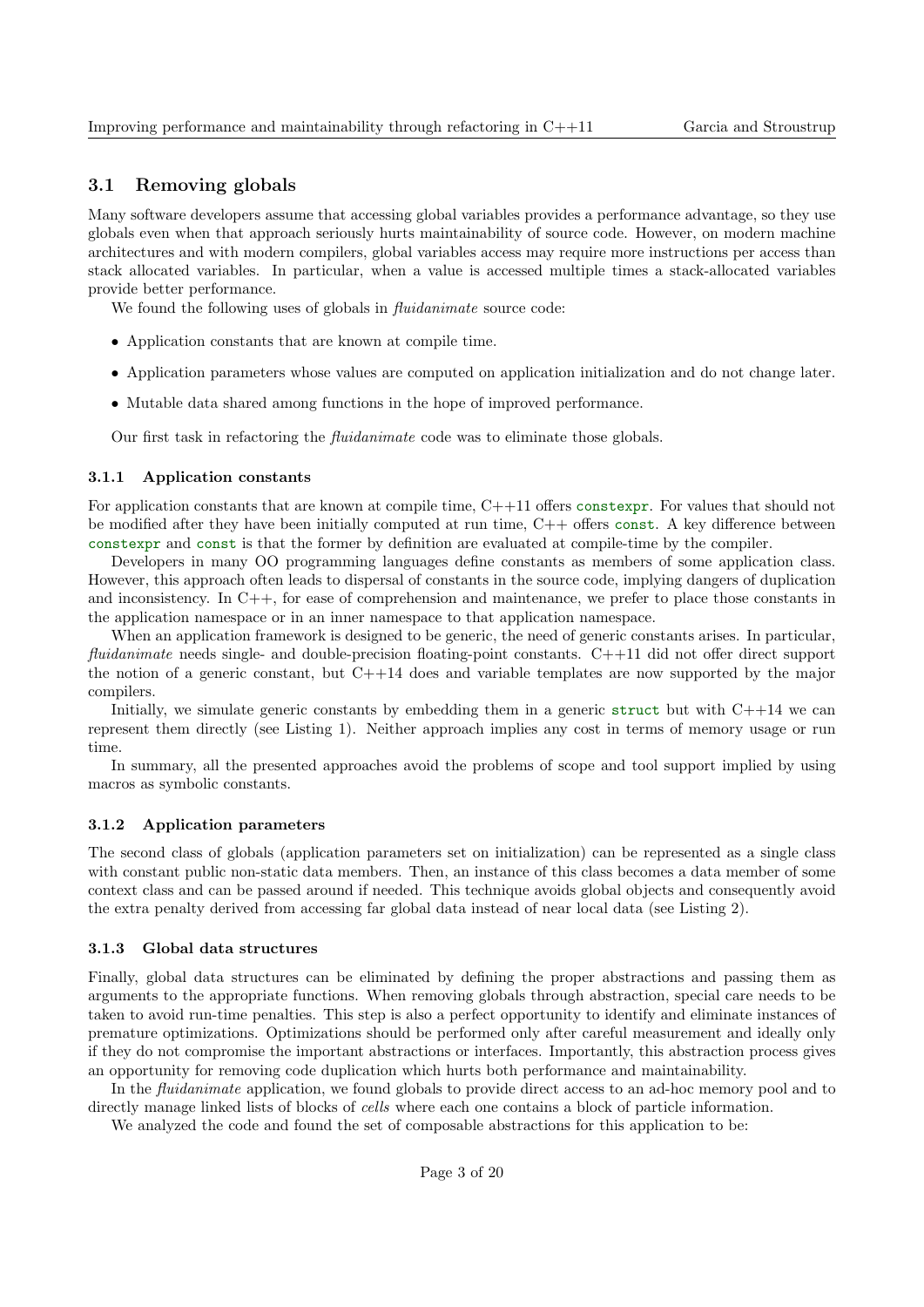Listing 1: Generic constants as variable templates  $(C++14)$ .

```
namespace fluid {
 namespace constants { // present constants as variable templates (C++1/4)template <typename T>
   constexpr T viscosity = 0.4;
   template <typename T>
   constexpr space vector<T>
      external acceleration {T\{, T(-9.8), T\}};
    // ...
  }
}
// ...
using namespace fluid::constants;
auto x = 2 * viscosity <double>;
auto a = external_acceleration < float;
```




- cell A 3D region of space containing a set of particles. A cell does not expose its implementation details. In particular, we do not use memory pools to manage particles and we do not use linked lists of blocks.
- grid A 3D matrix of cells with application specific processing. The main objective of the *grid* is to allow generalized processing of cells and their particles.
- simulation Provides a simulation management interface providing mechanisms for loading input data, generating output, and taking statistics if needed. It manages a grid.

Removing globals through abstraction requires insight into the application, domain knowledge. It cannot be just a mechanical substitution of one programming language feature with another.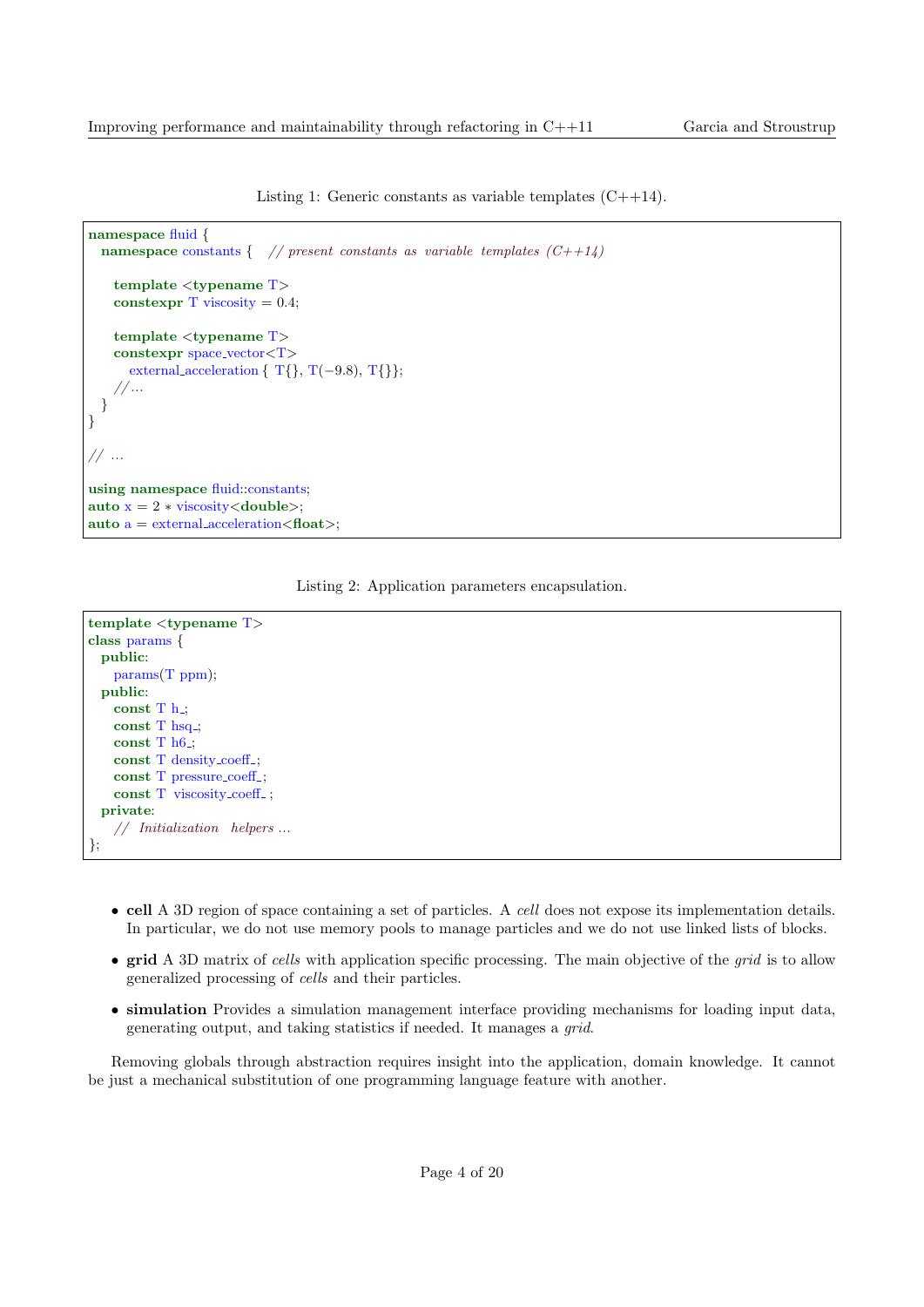### 3.2 Sequences and structures

Many developers prefer structures of arrays (namely parallel arrays) over arrays of structures. The latter often models the problem domain better, but the former is widely reported to provide better performance [17, pp.194– 196]. In particular structures of arrays are supposed to improve the cache hit ratio. However, we found that this cannot be applied as a general rule. Instead, finding the best performance requires careful analysis and measurement for each case.

In *fluidanimate*, the structures of arrays pattern is systematically applied so that a *cell* contains parallel arrays for different information elements (as position, velocity or acceleration). However, the effect of this pattern depends highly on access patterns. In fluidanimate most operations in particles require simultaneously access to several information elements. Thus, intra-particle locality tends to be more important than interparticle locality.

To improve the clarity of code, we decided to convert to an array of structures, by using  $std::vector\$ (see Listing 3).

Listing 3: Particle type after removing structure of arrays.

```
template \langle class T\rangleclass particle {
  public:
    particle (const space_vector\langle T \rangle & p,
      const space_vector<T> & hv, const space_vector<T> & v);
    1/ ...
  public:
    space\_vector < T> position.;
    space_vector\langle T \rangle hv.;
    space\_vector < T velocity.;
    space\_vector < T > accel;
    T density<sub>-</sub>;
};
// Example of particle operation
template <typename T>
void particle<T>::advance() {
  using namespace constants;
  space_vector<T> v_half = hv_ + accel_* time_step<T>();
  position += v_{{\text{half}}} * \text{time\_step} < T>();
  velocity_ = hy_ + v_half;
  velocity * = 0.5;
  hv = v \_half;}
```
Based on the literature, we expected to pay a significant performance penalty for this improvement in code clarity and maintainability. However, it turned out that we gained in performance (see Section 6).

## 4 YAPL: Yet Another Parallel Library

To compare the sequential version of fluidanimate to its parallel versions, and to compare its parallel versions to each other, we separated the specification of concurrency from the specification of the application model. The aim is to provide the concurrency model as a parameter to the application.

To do that, we designed a simple library, YAPL [10], as an experimentation framework for containers and algorithms. YAPL provides an interface to a container library with key differences from other existing libraries.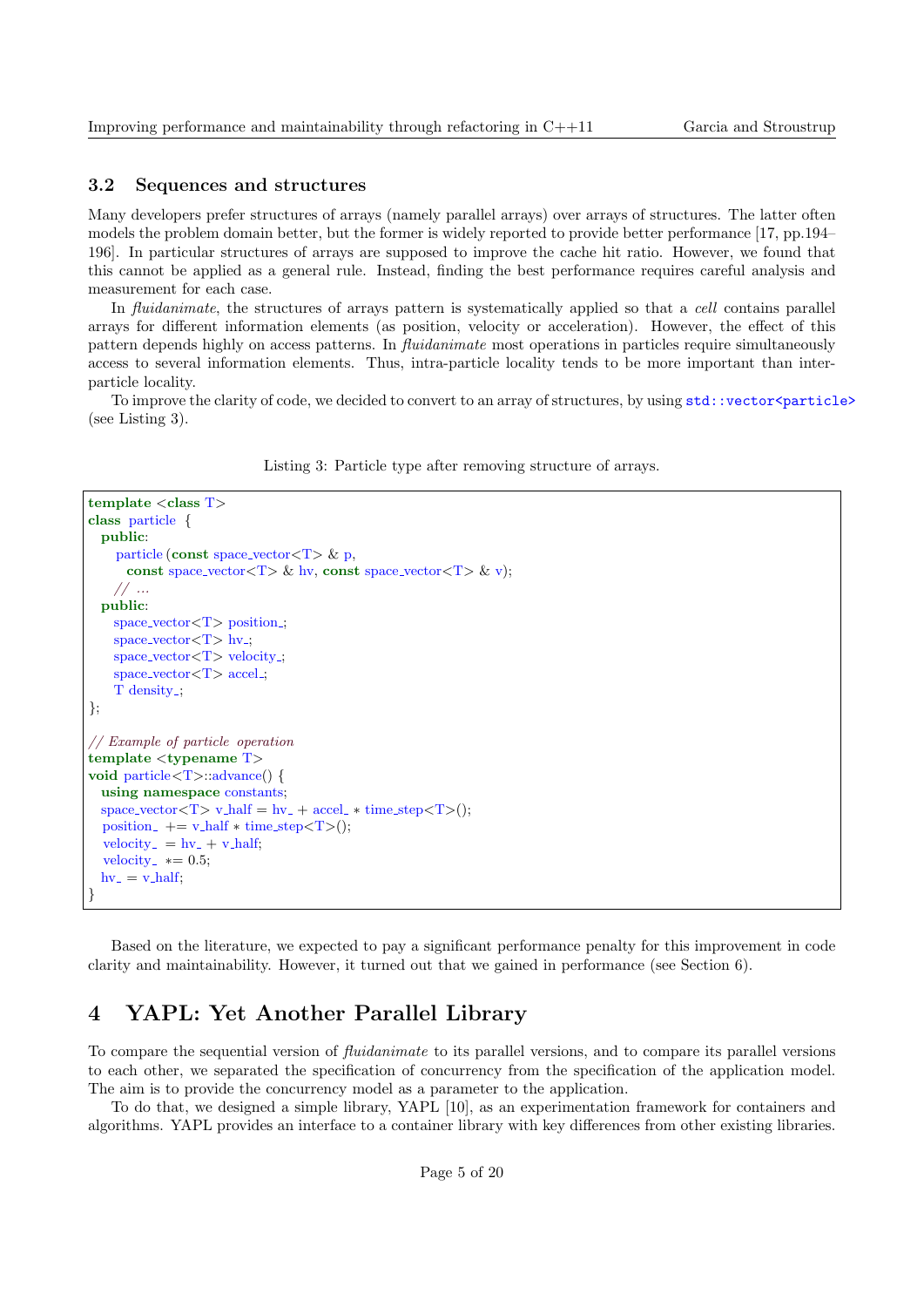YAPL design principles are based in a small set of ideals:

- 1. User code should be the same in sequential and parallel modes. This ideal is not always achievable, but we strive to minimize differences.
- 2. There should be a clear separation between a container abstraction (a list of values) and its supporting implementation structure (e.g., a linked list of nodes or a vector.).
- 3. For element access, YAPL uses mappings (a generalization of ranges). It does not use the C++ standardlibrary iterators because iterators are inherently sequential.
- 4. It should be easy to select the execution policy for an application (sequential, parallel, GPU, ...).

We have developed a prototype implementation of YAPL to offer minimal support for the refactoring of fluidanimate supporting a sequential version as well as a parallel version based on Intel TBB. Additional modes can be easily added. Our prototype offers a 3D cube of objects and its associated operations.

### 4.1 YAPL structure

YAPL offers components in five categories:

- A container provides a minimal interface for the container abstraction. A key property of a container is that it provides mechanisms for generating mappings to that container. An example is cube.
- A support structure implements a concrete strategy that can be used by multiple containers. An example is block.
- A mapping provides an interface to operate on a subset of container elements. Different subsets may be generated through different defining criteria. Examples are full cube mapping or plane cube mapping.
- An algorithm is an operation that can be applied to any mapping. A general example is the algorithm apply.
- A policy allows the programmer to configure how operations are sequenced and elements allocated. Examples are sequential policy or tbb policy.

### 4.2 Cubes in YAPL

A cube is a generic container that provides access to a 3D matrix of objects. All containers in YAPL are parametrized in terms of their element type and a policy. The latter allows for easily defining containers with different policies for execution or memory management.

A Cube (for a given cell type and policy) can be created by specifying its size for each dimension (see Listing 4). Those sizes can be easily retrieved from a Cube. Alternatively, sizes and indices can be managed using a cube\_index type.

Both styles can be used for accessing an element from the cube (see Listing 5).

However, explicit use of indexing should be avoided when traversing cubes:

- Performance is worse than traversing the cube through a mapping.
- Explicit traversal makes transformations to parallel implementations harder than implicit traveral.

A mapping is a general YAPL concept for referencing a set of elements in a container and performing an operation on those elements. In essence, a mapping defines a subset of elements in the container. Several functions in the container library allow to obtain mappings from a container (see Listing 6).

Combining containers and mappings it is easy to define algorithms to perform general operations on YAPL mappings. We use lambda expressions to provide operations to be applied to every element in a mapping.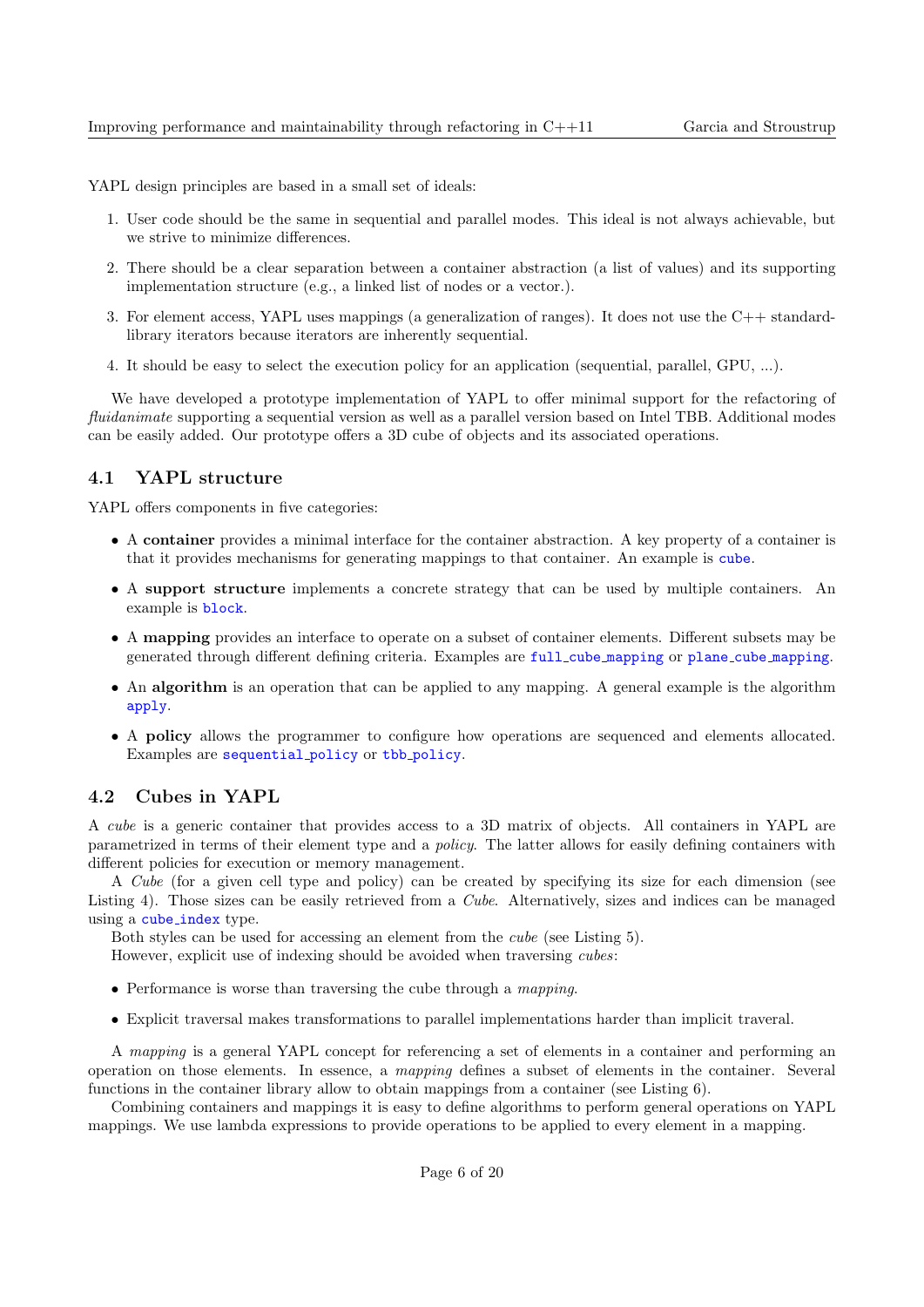Listing 4: Cube interface.

```
using cube\_type = yapl::cube < cell\_type, policy >;cube type c{10, 15, 20};
size_t nx = c.size < 0>(); // nx=10size_t ny = c.size <1>(); // ny=15cube index sz{10,15,20}:
cube_type d{sz};auto size = d.size(); // cube_index{10,15,20}
```
Listing 5: Accessing cube elements by indices and cube index

| $\text{do\_something}(c(2,3,4))$ ;<br>$c(2,3,4)$ . do_something_else();                            | $\frac{1}{\sqrt{2}}$ access using integer indices |
|----------------------------------------------------------------------------------------------------|---------------------------------------------------|
| cube_index $i\{2,3,4\}$ ;<br>$\text{do}_\text{something}(c(i))$ :<br>$c(i)$ . do_something_else(); | $\frac{1}{2}$ access using a cube-index           |

Listing 6: Obtaining different mappings from a container.

```
// m1 is a mapping to all elements in cube c
auto ml = c.all();
// m2 is mapping to elements in plane 10
// on y−dimension of cube c
auto m2 = c. plane\langle 1 \rangle(10);
```
Listing 7: Applying a generalized operation to a mapping through a lambda expression.

```
apply(my\_cube.all(),[ (cell_type & c) {
    c.do whatever();
  }
);
```
Listing 8: Applying a generalized operation to a mapping including indices

```
apply_indexed(my_cube.all(),
  [ ( cell_type & c, const cube_index & i) {
    c. init (i);
  }
);
```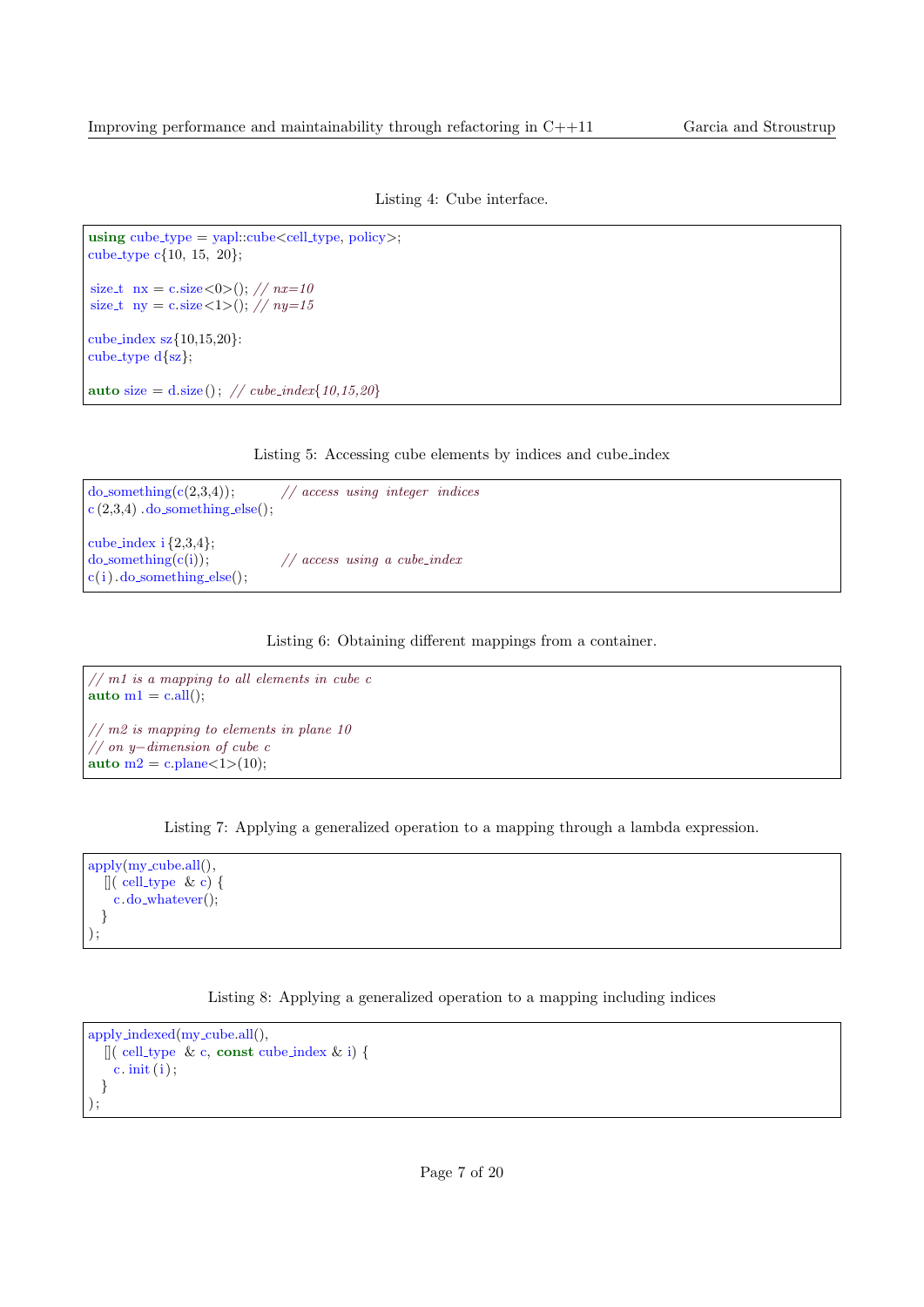Most operations on mappings can be expressed without providing extra details. However, in a few cases we need to provide the cube with element coordinates (see Listing 8).

Many applications dealing with cubic structures must apply an operation to all the neighbours of an element. Also, those operations sometimes need to be applied only to the half of neighbours to avoid duplication in symmetric operations.

Listing 9: Application of an operation to a neighbourhood.

```
vector<cell_type∗> n1;
my_cube.for_all_neighbours(i, [&n1](cell_type & c) {
 n1.push_back(\&c);
});
// Avoids duplicates when traversing cubes
vector<cell type∗> n2;
my_cube.for_all_neighbours_unique(i, [&n2](cell_type & c) {
  n2.push_back(\&c);
});
```
### 4.3 YAPL and strategy encapsulation

Policies are used in a consistent manner for all classes in a name space. Unfortunately, C++ does not offer namespaces with template parameters. In the absence of parameterized namespaces, the common approach is to use a policy parameter in all classes. However, multiple orthogonal policies tend to emerge over time, leading to a potentially confusing list of policy template parameters. We mitigate that situation by aggregating all policies in a single policy class (see Listing 10).

Listing 10: Policy aggregation

```
template ltypename E, typename A>class policy {
 using executor_type = E;
 using allocator type = A;
};
template <typename T>
using sequential policy =policy<sequential executor<T>, std::allocator<T>>;
template <typename T>
using tbb_policy =policy<tbb executor<T>, std::allocator<T>>;
```
The using-declarations provide aliases for useful policy types. This strategy of policy parameterization allows that application code can be almost identical for different versions of the application without run-time overheads (see Listing 11).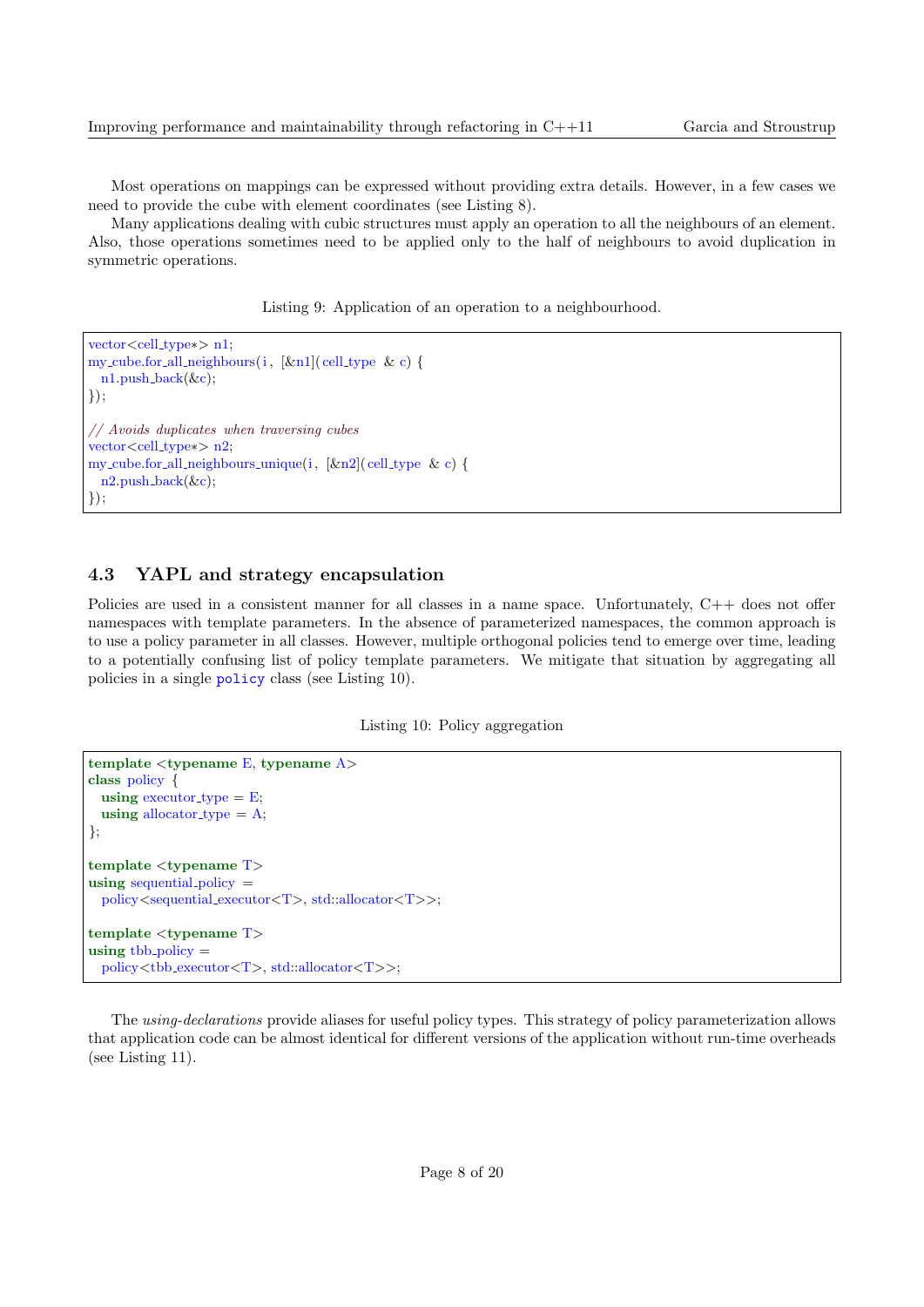Listing 11: Policy based algorithm selection.

```
template <typename P>
void run simulation(double ppm, size_t np) {
  // ...
 using simulation type = simulation\lt double, P >;
 simulation_type sim{ppm,np};
 sim.read(file);
  for (size_t i = 0,i < np;++i) {
   sim.advance frame();
 }
}
void run sequential simulation (double ppm, size t np) {
 run simulation<sequential policy<double>>(ppm,np);
}
void run tbb simulation(double ppm, size t np) {
 run_simulation<tbb_policy<double>>(ppm,np);
}
```
## 5 Additional refactorings

## 5.1 Refactoring a grid with YAPL

With YAPL, the grid abstraction can be easily expressed in terms of a  $yap1::cube$  (see Listing 12).

Listing 12: Grid expressed in terms of cube

```
template <typename T, typename P>
class grid {
 public:
   grid(T ppm);// ...
   void rebuild grid();
   void compute forces();
   void process_collisions ();
   void reprocess_collisions ();
   void advance_particles();
 private:
   const params(T> params.;
   const domain<T> domain.
   using cell type = typename P::cell type;
   using grid-policy = typename P::grid-policy;
   using cube_type = yapl::cube \le cell_type, grid-policy;
   cube_type cells_;
   cube_type cells2_;
};
```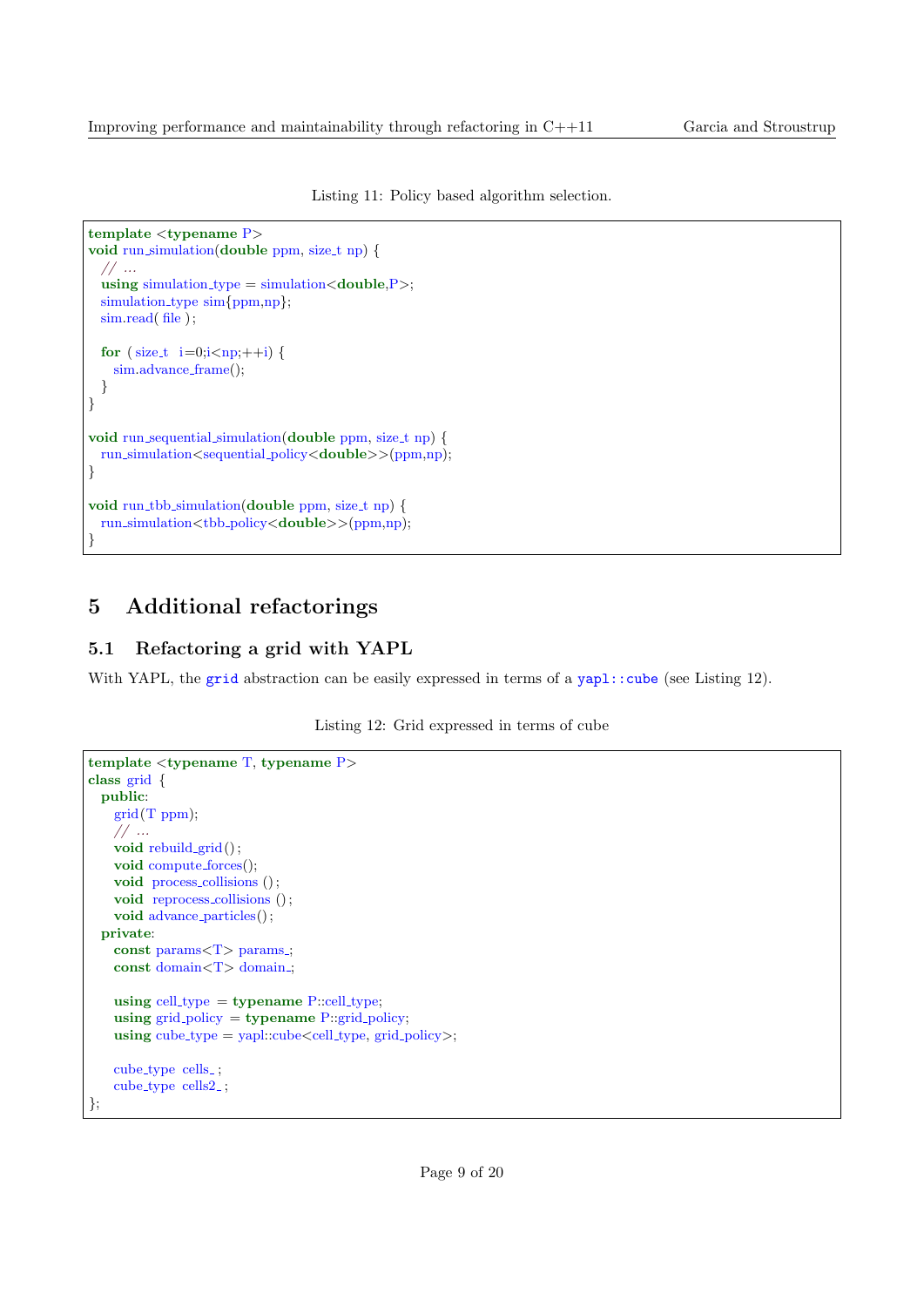As an example of how an algorithm can be expressed in terms of YAPL, we provide here the implementation of the advance particle member function (see Listing 13).

Listing 13: Implementing grid algorithms with YAPL.

```
template <typename T, typename P>
void grid<T,P>::advance particles() {
  yapl :: apply( cells_ . all (), \left[ \right] ( cell_type & c) {
    c. for all particles (\left[\right] ( particle \left\langle T \right\rangle \& p) {
       p.advance();
     });
  });
}
```
### 5.2 Avoiding Data Races

Our ideal is to make the application code agnostic in respect to concurrency. However, that this is not always possible. One example is the cell abstraction, where a parallel version may need concurrent accesses to cells.

To avoid data races, we protect such accesses with a mutex. However, that would penalize sequential versions, which would be locking without need. To avoid that, we make the *mutex* a template parameter of the cell and we make use of a null mutex for the sequential case (see Listing 14).

Listing 14: A cell with a generalized mutex.

```
template <typename T, typename M>
class cell {
 public:
    cell ();
    void add_neighbour(cell<T,M> & c);
    void add particle(const particle(T > \& p);
   void emplace particle(const space vector \langle T \rangle & pos,
     const space_vector<T> & hv, const space_vector<T> &v);
   template <tvpename F>
   void for all particles (F f);
   template <typename F>
   void for all near particles (F f);
  private:
   std::vector <i>particle < T>> particles ;
   std :: vector<cell<T,M>∗> neighbours...
   mutable M mutex.;
};
```
With that approach, writing algorithms that lock only when needed is trivial. The programmer simply protect critical regions with a lock guard and the locking operations are completely eliminated (at compile time) in serial executions (see Listing 15).

The lock guard [22, 27] is a standard-library (RAII) type that ensures that a lock on a mutex is released at the end of its scope, so that no explicit unlock operation is needed (and thus cannot be forgotten).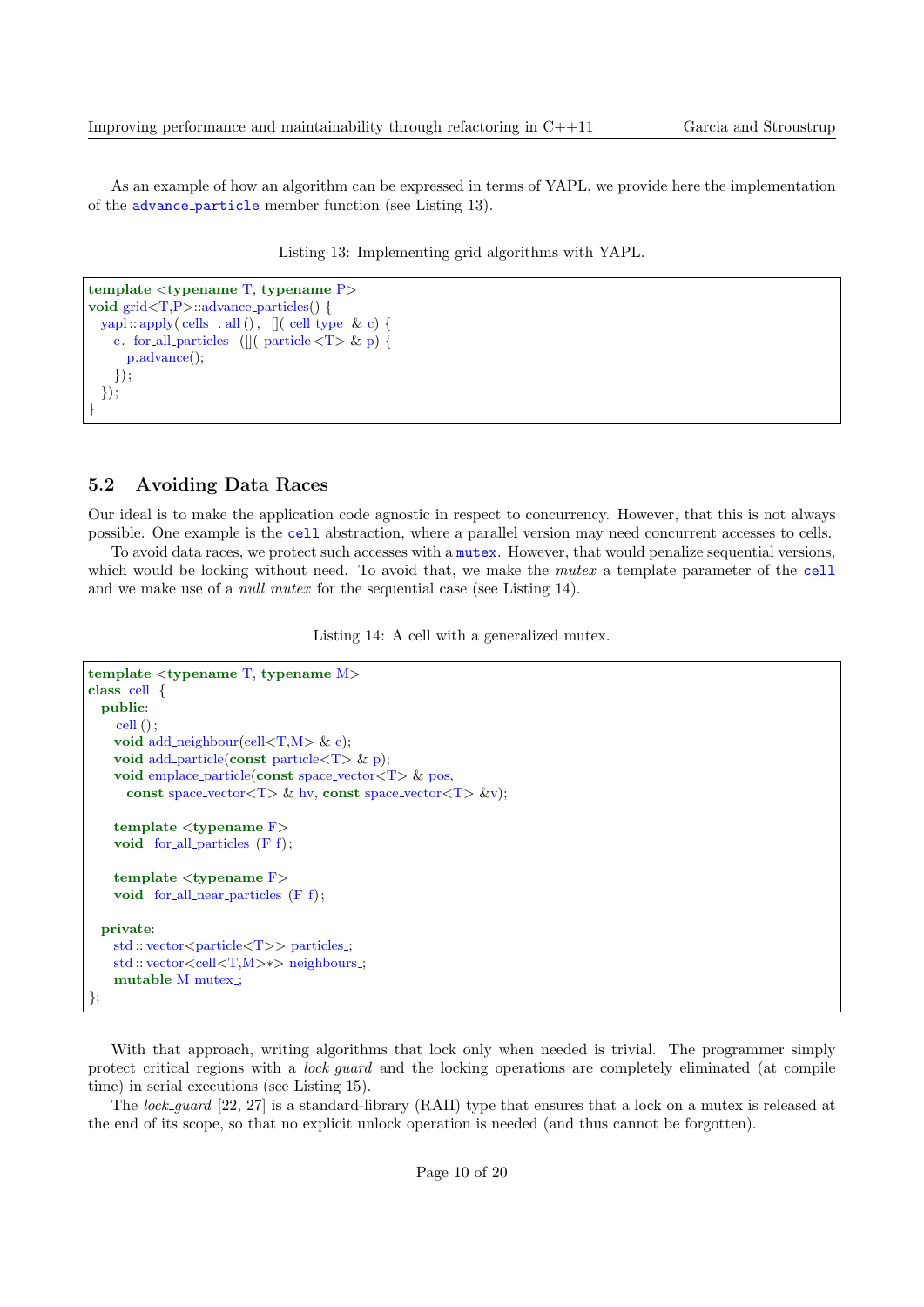Listing 15: Examples of generalized locking.

```
template ltypename T, typename M>void cell<T,M>::add particle(const particle<T> & p) {
 std :: lock guard<M> l{mutex };
  particles . push-back(p);
}
template lt typename T, typename M>template <typename F>
void cell\langle T,M\rangle::for_all(F f) {
 std::lock\_guard < M > 1{mutex<sub>-</sub>};
  for (auto \& p : particles.) {
    f(p);}
}
```
## 6 Evaluation

### 6.1 Source code metrics

To evaluate the impact of refactoring on source code, we used basic source code metrics. Table 1 shows size metrics of original and refactored source code. For the original code two versions are analyzed independently: the sequential version and the parallel TBB-based version. For the refactored version figures are given for the refactored source code and the YAPL library. Note that the refactored version offers in a single code base where the original PARSEC vesion required separate sequential and the parallel versions. A key advantage of our approach is that a single code base needs to be maintained.

| Metric              | Sea.  | Parallel |       | Total Refactored YAPL |      | Total |
|---------------------|-------|----------|-------|-----------------------|------|-------|
| Logical LOC         | 717   | 961      | 1678  | 829                   | 454  | 1283  |
| Number of functions | 35    | 52       | -87   | 165                   | 110  | 275   |
| LLOC per function   | 20.49 | 18.48    | 19.29 | 5.02                  | 4.13 | 4.67  |
| Number of classes   |       | 15       | 20    | 23                    | 16   | 39    |

Table 1: Source code size metrics for original and refactored application

Even counting YAPL library, the resulting code base is around 25% smaller than the original code base. The reason for this is that generic programming made it easy to remove replicated source code. The refactored version uses significantly more classes and functions, reflecting a higher level of abstraction. The average length of a function dramatically shrank to 25% of the original.

To compare the original and resulting source code we used cyclomatic complexity.

Table 2 shows cyclomatic complexity measures for original and refactored source code. The refactored source code shows smaller figures for function complexity in both maximum and average values. In particular, we got a very high reduction for the maximum function complexity (from 61 to 12). We also got a drastic reduction in the average complexity (from 5.33 to 1.46).

In summary, the refactored code is simpler and (in our opinion) far more maintainable. Such improvements are often assumed to come at the cost of performance.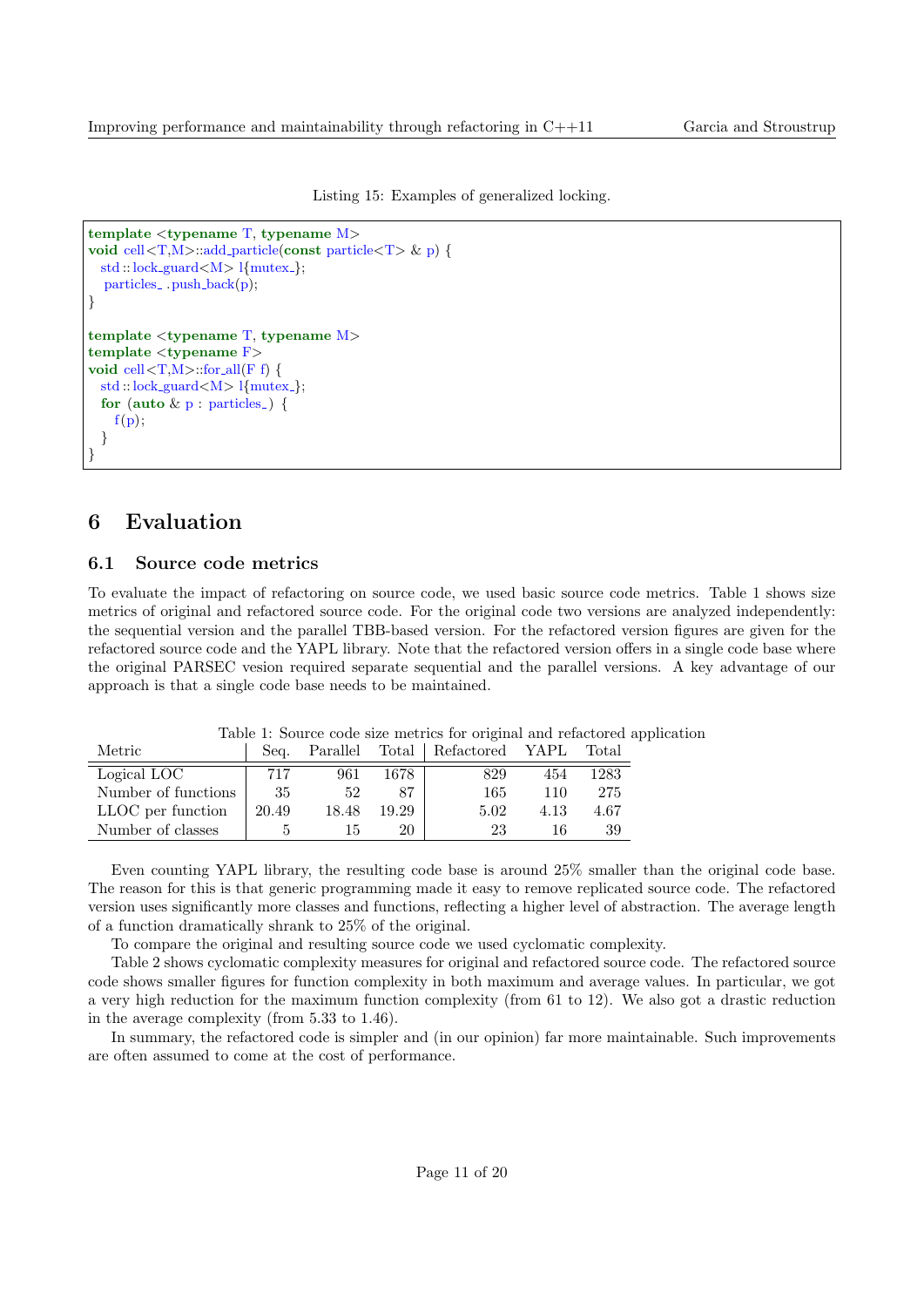| Metric               | Sea. | Parallel |      | Total   Refact. | <b>YAPL</b> | Total |
|----------------------|------|----------|------|-----------------|-------------|-------|
| Maximum complexity   | 33   |          |      |                 |             |       |
| Aggregate complexity | 198  | 266      | 464  | 197             | 204         | 401   |
| Average complexity   | 5.66 | 5.11     | 5.33 | .19             | l.85        | .46   |

Table 2: Cyclomatic complexity metrics for original and refactored application

### 6.2 Performance metrics of sequential version

For performance evaluation, we used two different machines of different size. The first machine was a single socket board with one Intel Core i7-2600 processor and 4GB of main memory. The processor has 4 cores plus the ability of using hyper-threading and a shared L3 cache of 8 MB. The machine runs an Ubuntu 12 (kernel 3.2) distribution.

The second machine was a dual socket board with two Intel Xeon E5-2695 processors and 128 GB of main memory. Each processor has 12 cores plus the ability of using hyper-threading and a shared L3 cache of 30 MB. The machine runs a CentOS 6.5 Linux (kernel 2.6) distribution.

For compilation, we used  $g++$  version 4.8.2 with all optimizations activated (-03) and C++11 mode  $(-std=c++11).$ 

In all executions of the benchmark, we measured total execution time, including processing and file I/O. I/O is a fixed cost which is not increased with the number of iterations. For every given setup we executed the application independently 10 times and we took average values. We did not perform a higher number of experiments as we got very low variations (below 1%).

We performed executions of the benchmark with the standard 500K particles. Figure 1 shows global execution of both original and refactored versions when the number of iterations increases. We have performed measurements until 2000 iterations. However, the standard number of evaluations for this benchmark is 500 iterations.



Figure 1: Global execution time versus number of iterations for sequential version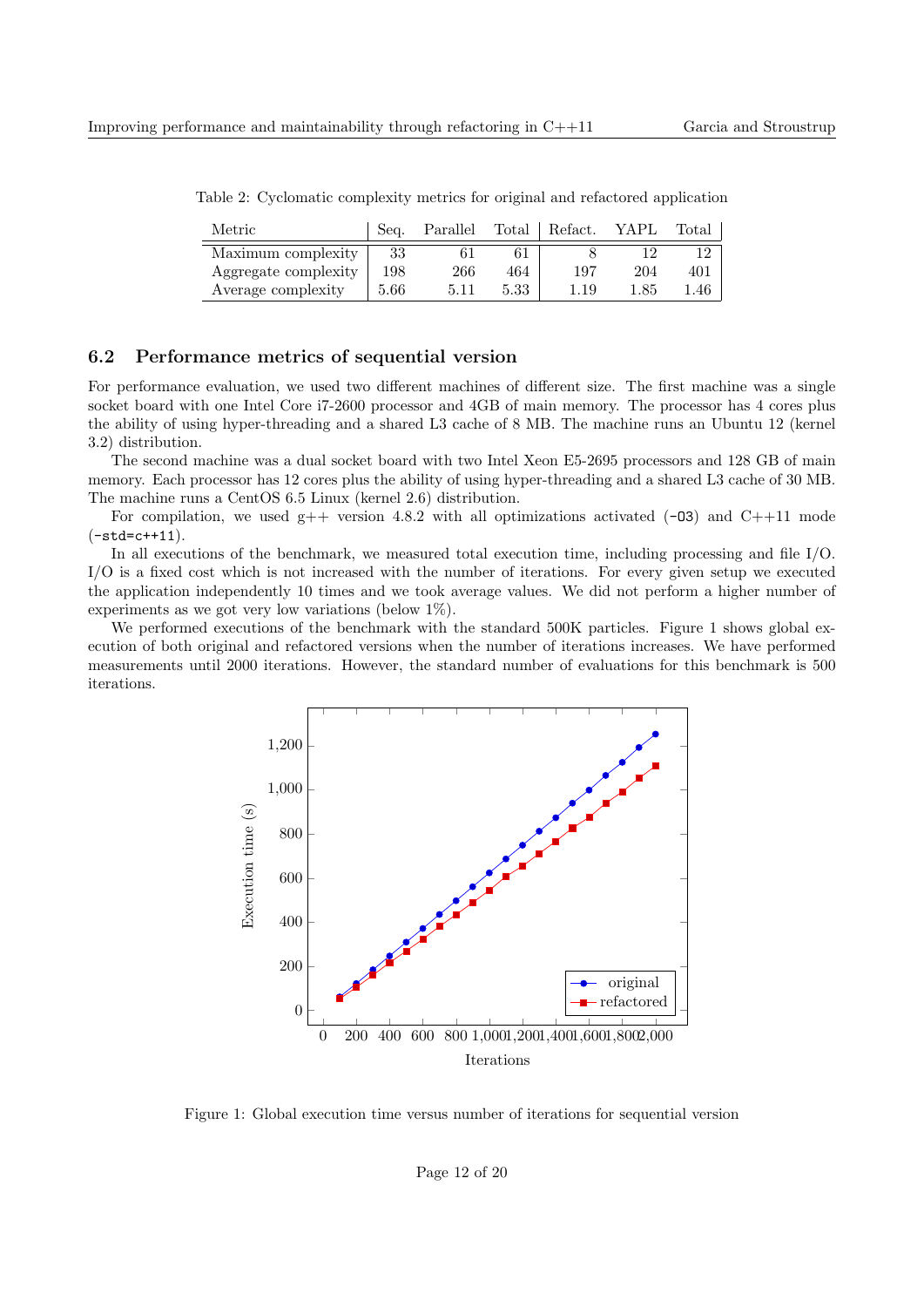

Figure 2 shows the execution time per iteration.

Figure 2: Normalized execution time per iteration for sequential version

For very low numbers of iterations, the original version performs better than for higher number of iterations because initial conditions of the problem locate most particles in very few cells. This leads to less dynamic memory operations. As simulation time progresses to realistic values, particles tend to move to different cells requiring more memory management operations and increasing execution time. Then, the refactored version consistently requires less time per iteration.

This improvement is in stark contrast to the conventional "wisdom" that we need to carefully hand-optimize using low-level features to get acceptable performance.

Figure 3 shows the speedup of the refactored application over the original for different number of iterations. While for very low number of iterations the speedup is more than 1.16 (0.52s vs. 0.6s), this value decreases when the number of iterations increases up to 1.13 (0.54s vs. 0.62s) for 2000 iterations. For the standard number of iterations for the benchmark we got a speedup of 1.15. The point here is not the amount of speedup obtained for the higher-level refactored version, but that there is an improvement at all. Consequently we did not find a penalty due to the introduction of higher level abstractions and the elimination of lower level optimizations.

### 6.3 Performance metrics of a parallel version

To compare the parallel versions, we used the original Intel Threading Building Blocks version from the PARSEC benchmark as our baseline. In our application, we took the same source code and compiled it using the parallel implementation of YAPL based on Intel Threading Building Blocks. This required no major application source code modification. To contrast, in the original source code base, the sequential and parallel versions differ greatly in many places, which could easily become a maintenance nightmare.

To measure the effect of the number of threads, we fixed the number of iterations to 500 and we varied the number of threads. Figure 4 shows the execution time when threads are varied from 1 to 64 for the 24-core machine. For both our version and the original version, the maximum speedup compared to the serial version (about 10 times) is found for 32 to 64 threads. We observed a small speedup for our version compared to the original version for small number of threads (12% for 4 threads). However, in general performance is essentially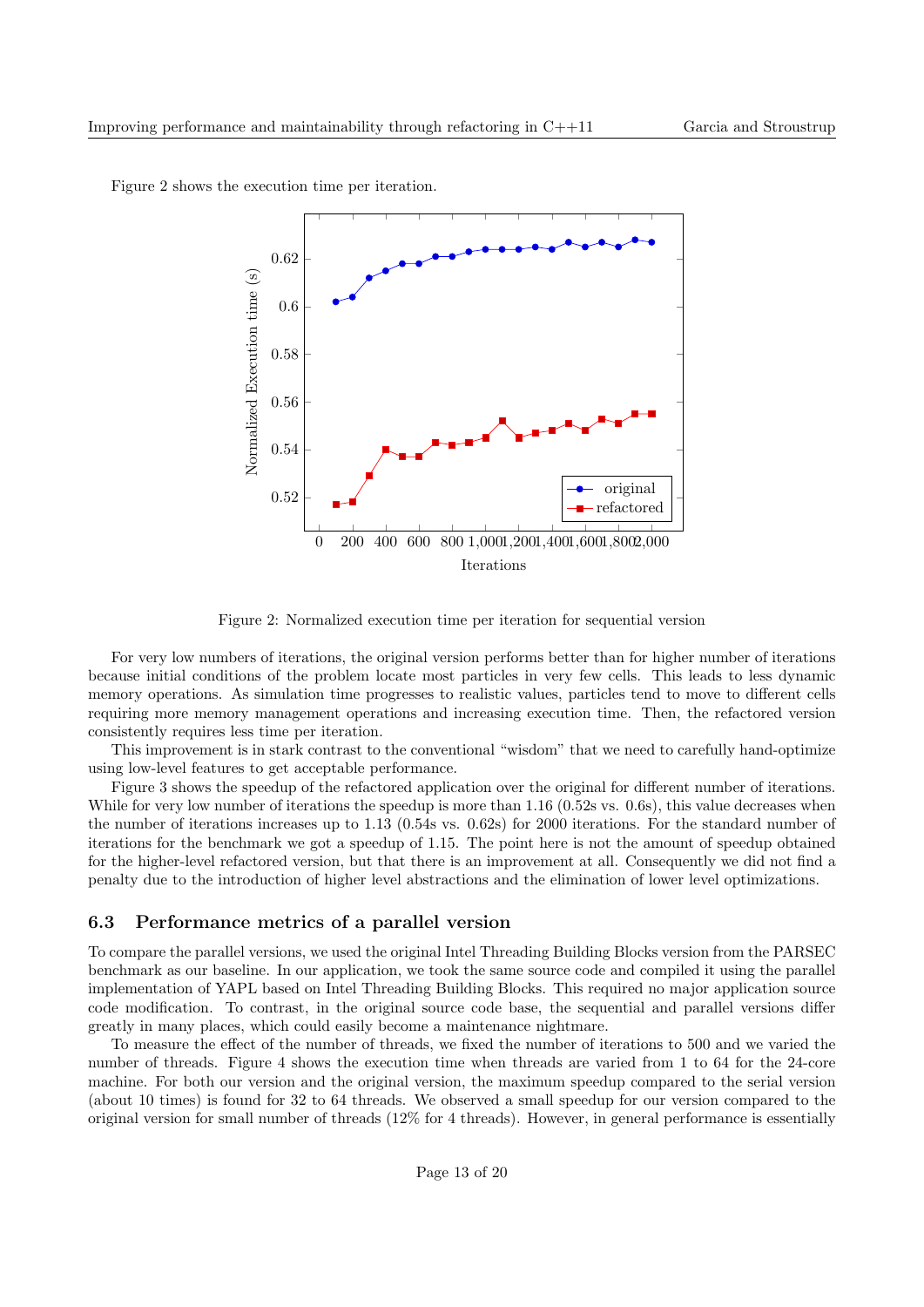

Figure 3: Speedup of refactored application for sequential version

the equivalent for both versions of the application with no significant loss of performance for the much simpler source code of the refactored version.

Figure 5 shows the execution time when threads are varied from 1 to 8 for the 4-core machine. We observed much higher speedups in this case, which reaches to values higher than 40% for the best cases with 4 and 8 threads.

The key difference between the 4-core and the 24-core machines is the size of L3 cache (30 MB versus 4 MB). On the 24-core machine, the better cache performance of our implementation is neutralized by the larger cache. This is to be expected: better use of the cache matters only when the amount of data is large relative to the size of the cache.

### 6.4 Analysis of performance counters

To better explain the reasons behind the better performance of our approach, we took hardware information by means of performance counters. We fixed the number of iterations to 500 and obtained performance counters of the original and refactored sequential versions for both single and double precision versions. We repeated each measurement 10 times and took average values.

Table 3 shows measurements of instruction execution for double precision. Very similar results are obtained for single precision.

|                        | Table 3: Instruction performance counters |                                               |       |  |  |
|------------------------|-------------------------------------------|-----------------------------------------------|-------|--|--|
| Counter                | Orig.                                     | Refact. Ratio                                 |       |  |  |
| Instruction Count      |                                           | 1,551,283,161,425   1,229,633,929,251   0.793 |       |  |  |
| Instructions per cycle | 1.580                                     | 1.437                                         | 0.909 |  |  |
| Branch instructions    | 192, 188, 523, 664                        | 115,360,411,922                               | 0.600 |  |  |
| Branch miss ratio      | $0.80\%$                                  | $1.03\%$                                      | 1.281 |  |  |

We consistently obtained a reduction in the number of instructions effectively executed of about 20%. We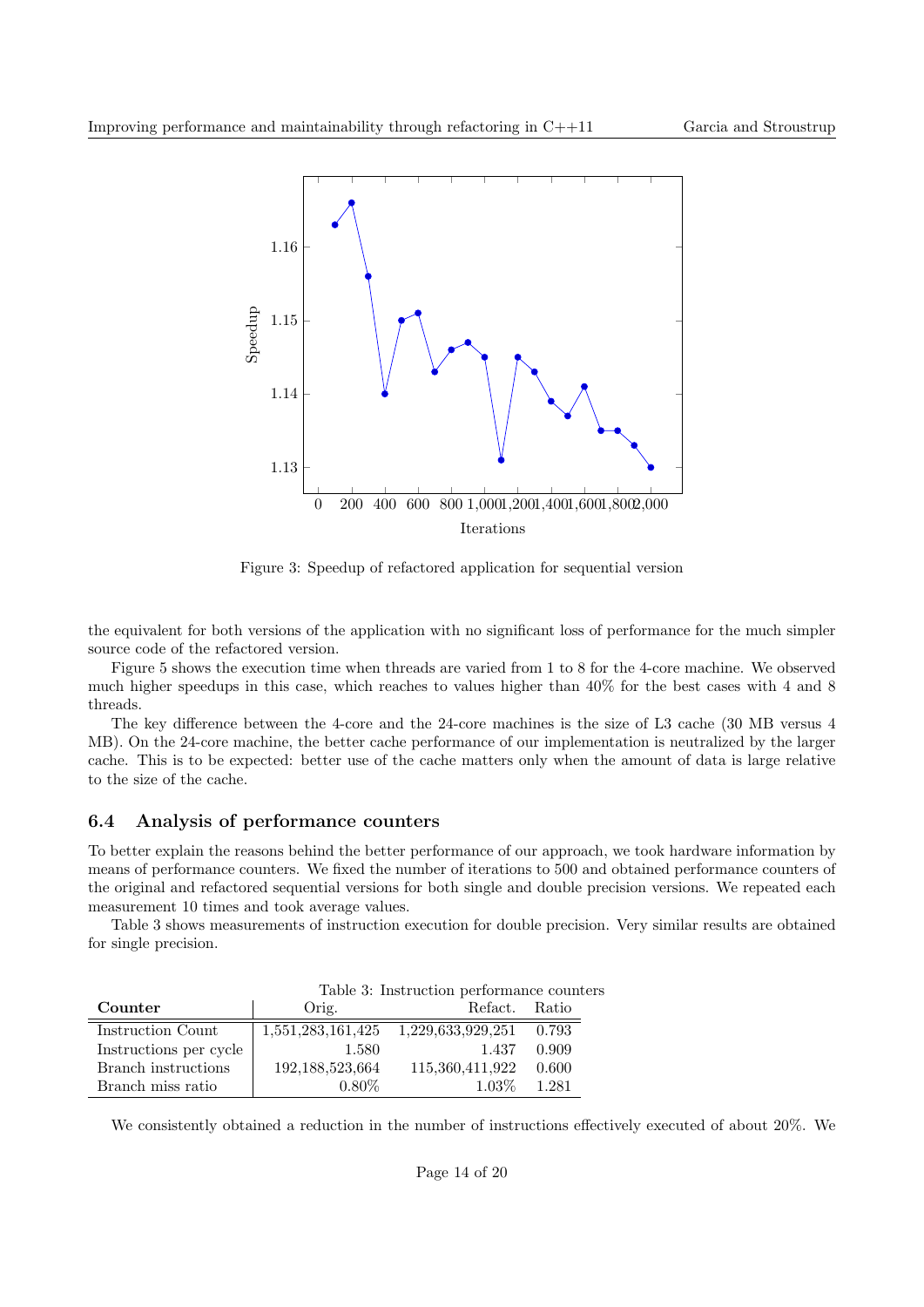

Figure 4: Global execution time for different number of threads in a large machine

observed that a fraction of this reduction came from a 40% reduction of branch instructions, although branch miss ratio increased from 0.8% to 1.0%. Thus, a key factor in the performance improvement was an important reduction in the number of instructions being executed. There are several changes that contributed to this instruction reduction.

First, the use of constexpr for true constants improves code generation when those constants are used in expressions. This is especially true for constants of non-primitive types (e.g., constants of space vector<T> in this application.

A second source of instruction reduction comes from the traversal of the grid cells for the cases where an operation needs to be applied to all cells in the grid. Our generic algorithm uses a single loop instead three nested loops needing less branch instructions.

Finally, our grid data structure uses contiguous memory, instead of a linked list of nodes. This greatly simplifies the code for traversing the grid. We recognize that our data cache performance shows some degradations. However, that degradation is more than compensated by the fact that traversing a linear data structure is much simpler to optimize than traversing a linked list of blocks, where each block contains a small array.

Table 4 shows measurements of cache performance for double precision. We focus here in access to data showing counters for L1D cache and LL cache.

In terms of L1 cache data access, the refactored solution requires more data loads (an increase of 19.5%) and stores (an increase of 36%). Globally, cache references increases in 21% with an increase in miss rate of about 35%. The net effect is that L1 cache data miss ratio goes from 2.5% in the original application to 2.8% in the refactored application.

However, at the last level cache the number of loads is roughly the same with a reduction of load misses of about 10%, which gives a small reduction in load miss ration (from 48% to 44%). However, the number of stores is drastically reduced to 32% of original stores, and misses are also reduced to 25% of original misses. The net effect here is there are less LLC references (71% of original references with the miss ration going down from 56% to 46%.

The composed cache effect is that our solution introduces some overhead in terms of data access. For example our application grid is a yapl::cube of cells (where each cell keeps a dynamic std::vector of particles). Thus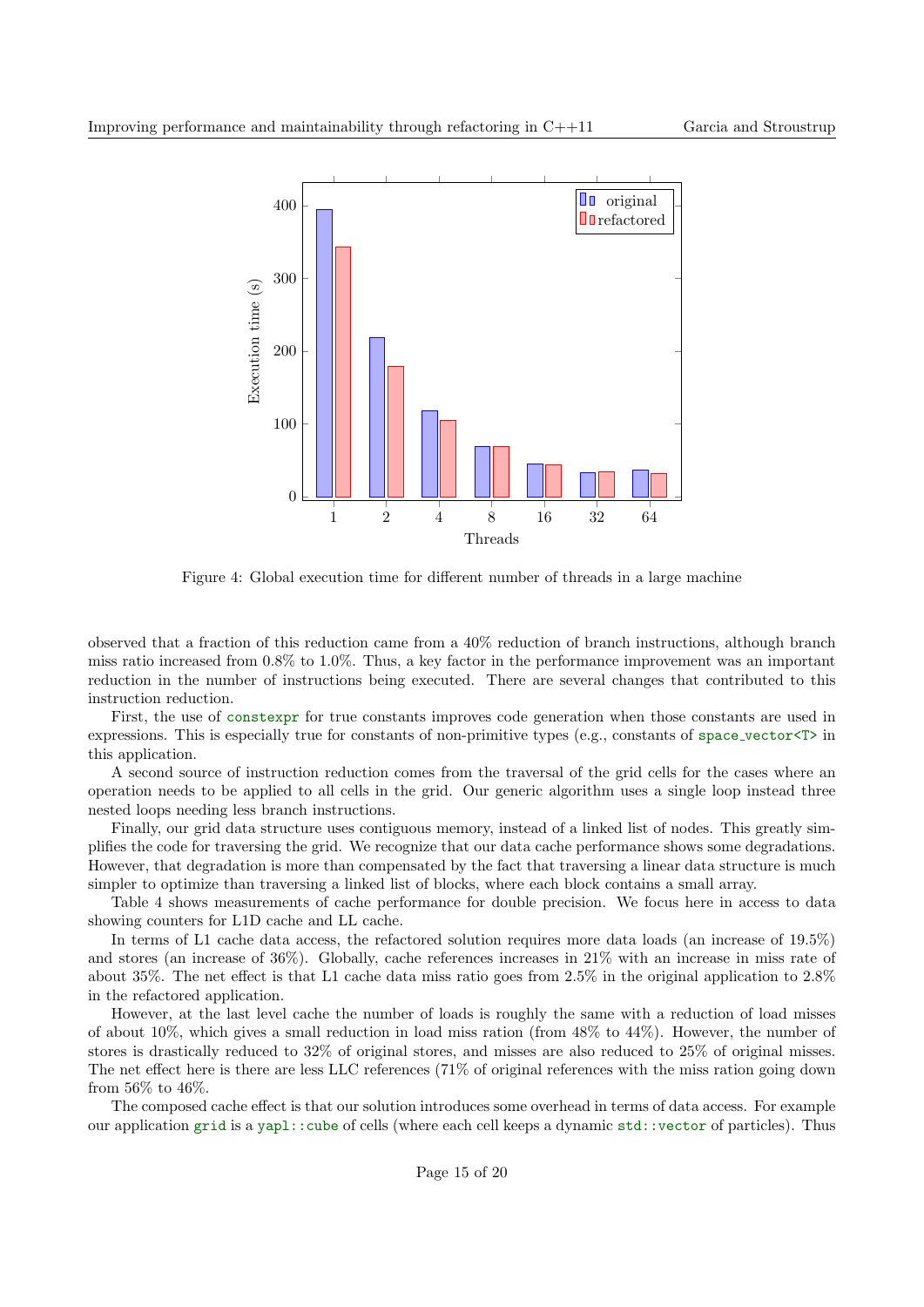

Figure 5: Global execution time for different number of threads in a smaller machine

| Counter                           | Original        | Refactored         | Ratio |
|-----------------------------------|-----------------|--------------------|-------|
| L1D loads                         | 307,475,745,493 | 367, 497, 050, 132 | 1.195 |
| L1D load misses                   | 6,675,053,456   | 8,145,499,302      | 1.220 |
| L1D load miss ratio               | 2.17%           | $2.22\%$           | 1.021 |
| L1D stores                        | 33,899,889,447  | 46,123,150,112     | 1.361 |
| L <sub>1</sub> D store misses     | 1,829,699,692   | 3,402,246,983      | 1.859 |
| L <sub>1</sub> D store miss ratio | 5.40%           | 7.38%              | 1.367 |
| L <sub>1</sub> D references       | 341,375,634,940 | 413,620,200,244    | 1.212 |
| L1D misses                        | 8,504,753,148   | 11,547,746,285     | 1.358 |
| L1D miss ratio                    | 2.49%           | 2.79%              | 1.121 |
| LLC loads                         | 3,450,090,601   | 3,415,907,907      | 0.990 |
| LLC load misses                   | 1,670,299,537   | 1,503,452,051      | 0.900 |
| LLC load miss ratio               | 48.41\%         | 44.01\%            | 0.909 |
| LLC stores                        | 772,690,374     | 250,333,416        | 0.324 |
| LLC store misses                  | 703,538,509     | 181,604,136        | 0.258 |
| LLC store miss ratio              | 91.05%          | 72.55%             | 0.797 |

| Table 4: Cache performance counters |  |
|-------------------------------------|--|
|-------------------------------------|--|

this incurs an additional memory management overhead. It is however remarkable that the data access overhead is mostly handled in the cache hierarchy and that the number of data references resulting in a miss is lower that in the original application.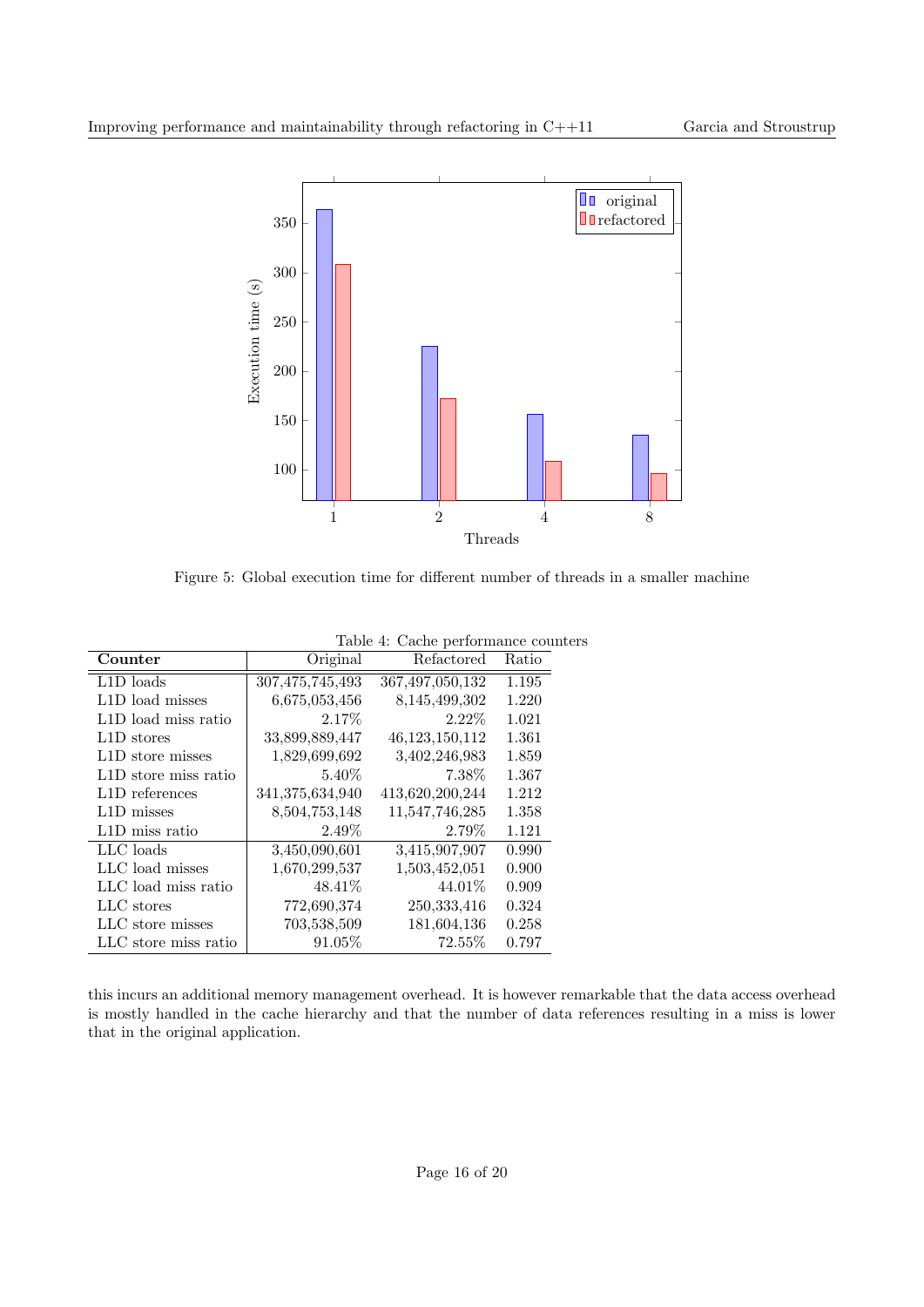## 7 Related work

The C++ programming language has evolved over the years. Its latest approved standards [11, 12] are usually referred as  $C++11$  and  $C++14$ . A good overview of these new versions can be found in [24] while a more complete description of the language and its accompanying standard library can be found in [25]. There are a number of recent features incorporated into C++ that made this work possible:

- Compile-time constant expression data definition [8] through constexpr, allows for symbolic constants that do not need to be initialized at program startup.
- Compile-time evaluation  $[8, 7]$  of functions (also denoted as *constexpr functions*), allows a way to initialize constexpr objects at compile time. This feature also provides a way to simulate generic compile-time constants. This workaround is not needed as the next version of  $C_{++}$  becomes available.
- Definition of synonyms for generic types introducing bindings for some of their parameters, namely template aliases [26, 6] made the code of YAPL as well as the client code much simpler.
- An extensive use of type deduction through the use of  $\alpha$ uto [14, 15] as type specifier also simplified the code and made it more easy to evolve.
- The possibility of defining *lambda expressions* [28, 13] as an easy way to pass around client code that needs to be invoked from the library.

A first try to refactoring and global variables can be found in [9]. A recent work on refactoring of global variables in C can be found in [21]. Another context in which global elimination has been used is thread safety [23]. However, while their approach focuses in thread safety the work presented here shows that performance is not hurt.

The array-of-structures versus structures of arrays duality can be solved by refactoring approaches. Condit [4] propose data slicing as a mechanism for preserving interfaces while improving cache locality. Kjolstad [16] split structs in hot and cold fields by splitting a struct into two, where one part contains the fields that are accessed often and the other contains the fields that are accessed less often. The structs are then stored in different arrays.

Both Microsoft Parallel Pattern Library [3] and Intel Threading Building Blocks take a common approach for providing a library solution to parallelism with a set of generic parallel algorithms (e.g. parallel for, parallel find,  $\dots$ ). To traverse data structures they provide the concept of a *range* which is less constrained than the *iterator* concept. YAPL's mapping is a generalization of such concept. A similar approach is taken by Thrust [1] for providing access to parallelism in CUDA capable GPUs. In all these cases, the libraries preserve a high degree of resemblance to C++ Standard Template Library.

Another parallel library with similarities with YAPL is STAPL [19]. While STAPL addresses both shared and distributed memory, YAPL only focuses in shared memory programming models. Both designs define their own set of containers instead of adding restrictions to be STL compatible. However a key difference in YAPL is the distinction between the interface (the *container*) and the representation infrastructure (the *support* structure). STAPL uses two combined concepts for traversing: *views* and *pRange*. In contrast YAPL defines single concept: a mapping for that purpose.

## 8 Conclusions

Many software developers make the assumption that abstraction-based programming necessarily incur a significant performance cost. An example is the belief that low-level hand-optimized C code always give better performance than a higher-level C++ counterpart. To challenge these assumptions we applied several refactoring techniques to a hand-optimized physics simulation application, the PARSEC benchmark fluidanimate. We removed the many globals from the original source code and simplified it by removing optimizations. For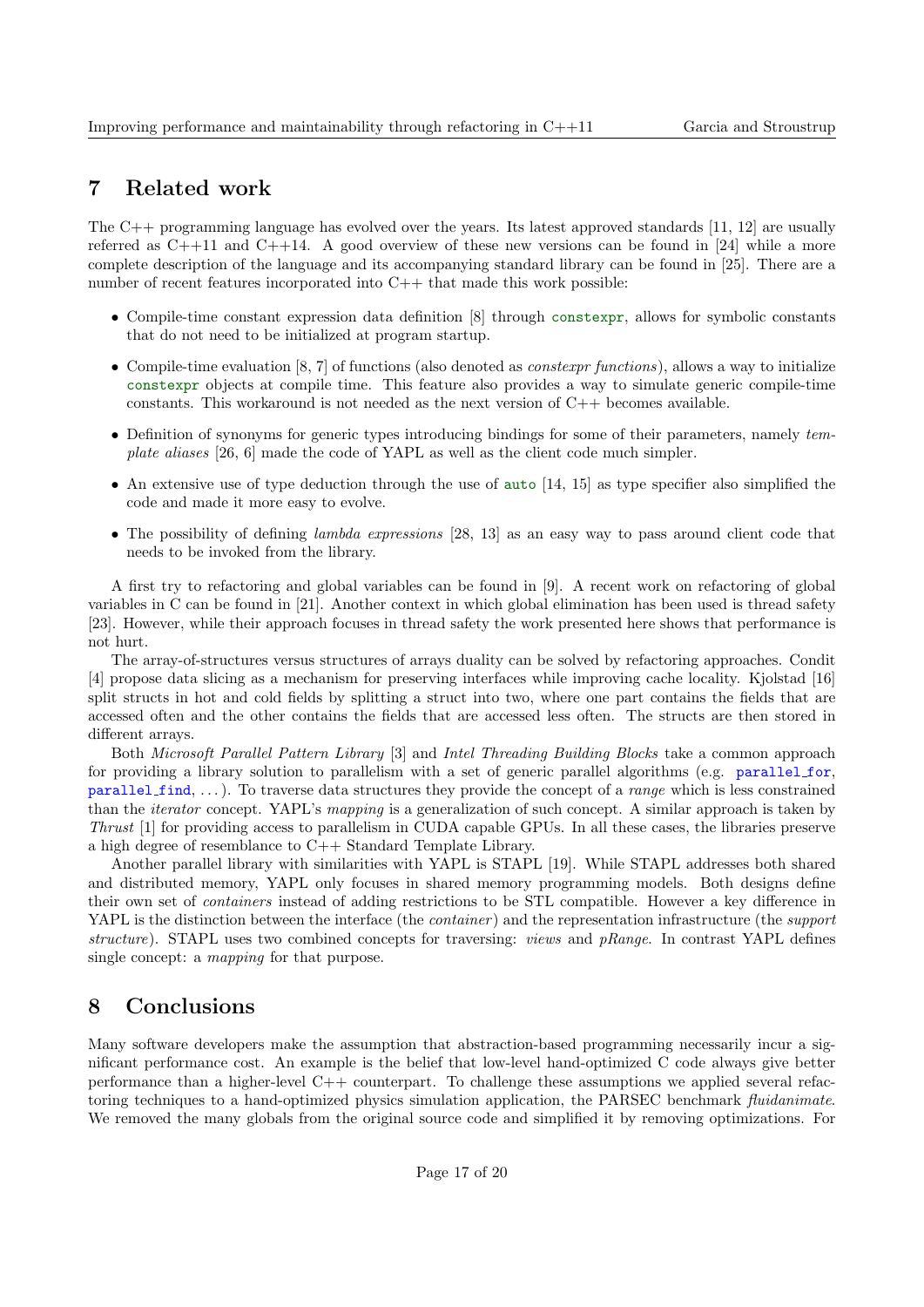example, we replaced arrays with implicit relationships with a single arrays of structures. We also eliminated the extensive use of hand-optimized memory pools. Besides, we defined an experimental application framework designed to allow that the same source code may express the sequential and the parallel version of an application: YAPL.

In the design of YAPL we applied a small set of design principles mode agnosticism (no key difference between sequential and parallel version of an application), separation of concerns (a layer for containers and a another layer for support structures of those containers), no-iteration (instead of making adaptations and workarounds a different concept of a mapping is used), and use of policies (making easy to select the execution policy to be used). We made extensive use of these principles in the whole design of YAPL.

We were able to have a single version of the *fluidanimate* application code leaving the execution mode as a setup parameter. Thus, we encapsulated the differences among versions in the YAPL library, while all the problem domain logic remains in the application code. Our refactoring led to an important reduction in the number of lines of code in the application (23%), while we increased the number of functions (316%) and classes (195%), indicating an increase in the level of abstraction. At the same time, the complexity of functions was reduced (by 72% for the average and 80% for the maximum) as well as the number of logical lines per function (by 75%). In summary, these refactorings produced shorter, simpler, and more easily maintainable source code.

Given the introduction of a higher level of abstraction and many small functions, a loss of performance would be widely expected and a slight loss would be acceptable. However, for the sequential version of the application the refactored version gave a slight performance improvement (about 1.10 for a standard number of iterations in the benchmark). Moreover, for the parallel version of the application, the refactored version gives a speedup around 1.45 compared with a hand-written parallel version. Both versions use Intel TBB. The YAPL-based version got better performance than the original PARSEC version for any number of underlying threads.

We credit our improvements to (generated) code reduction and improved cache locality. Looking at hardware counters we find that our refactorings eliminated almost 20% of instructions executed, with a similar reduction in the number of branch instructions executed. This gave a small reduction in instruction cache loads and also improved the instructions cache hit ratio. We found that our solution required more cache data references. However, the increase in load misses was compensated with a drastic reduction in store misses.

## Acknowledgments

The authors would like to thank original authors and maintainers of the PARSEC benchmark.

J. Daniel Garcia's work was partially supported by Fundación CajaMadrid through their grant programme for Madrid University Professors.

Bjarne Stroustrup's work was partially supported by NSF grant #0833199.

## References

- [1] N. Bell, J. Hoberock, and C. Rodrigues. Thrust: A Productivity-Oriented Library for CUDA. In D. B. Kirk and W. mei W. Hwu, editors, Programming Massively Parallel Processors: A Hands-on Approach. Morgan Kaufmann, Burlington, MA, USA, 2nd. edition, Dec. 2012.
- [2] C. Bienia. Benchmarking Modern Multiprocessors. PhD thesis, Princeton University, NJ, USA, Jan. 2011.
- [3] C. Campbell and A. Miller. *Parallel Programming with Microsoft Visual C++: Design Patterns for De*composition and Coordination on Multicore Architectures. Microsoft Press, Apr. 2011.
- [4] J. Condit and G. C. Necula. Data slicing: Separating the heap into independent regions. In R. Bodik, editor, Compiler Construction, volume 3443 of Lecture Notes in Computer Science, pages 172–187. Springer, Berlin, Heidelberg, Germany, 2005.
- [5] L. Dagum and R. Menon. Openmp: an industry standard api for shared-memory programming. IEEE Computational Science and Engineering, 5(1):46–55, Jan. 1998.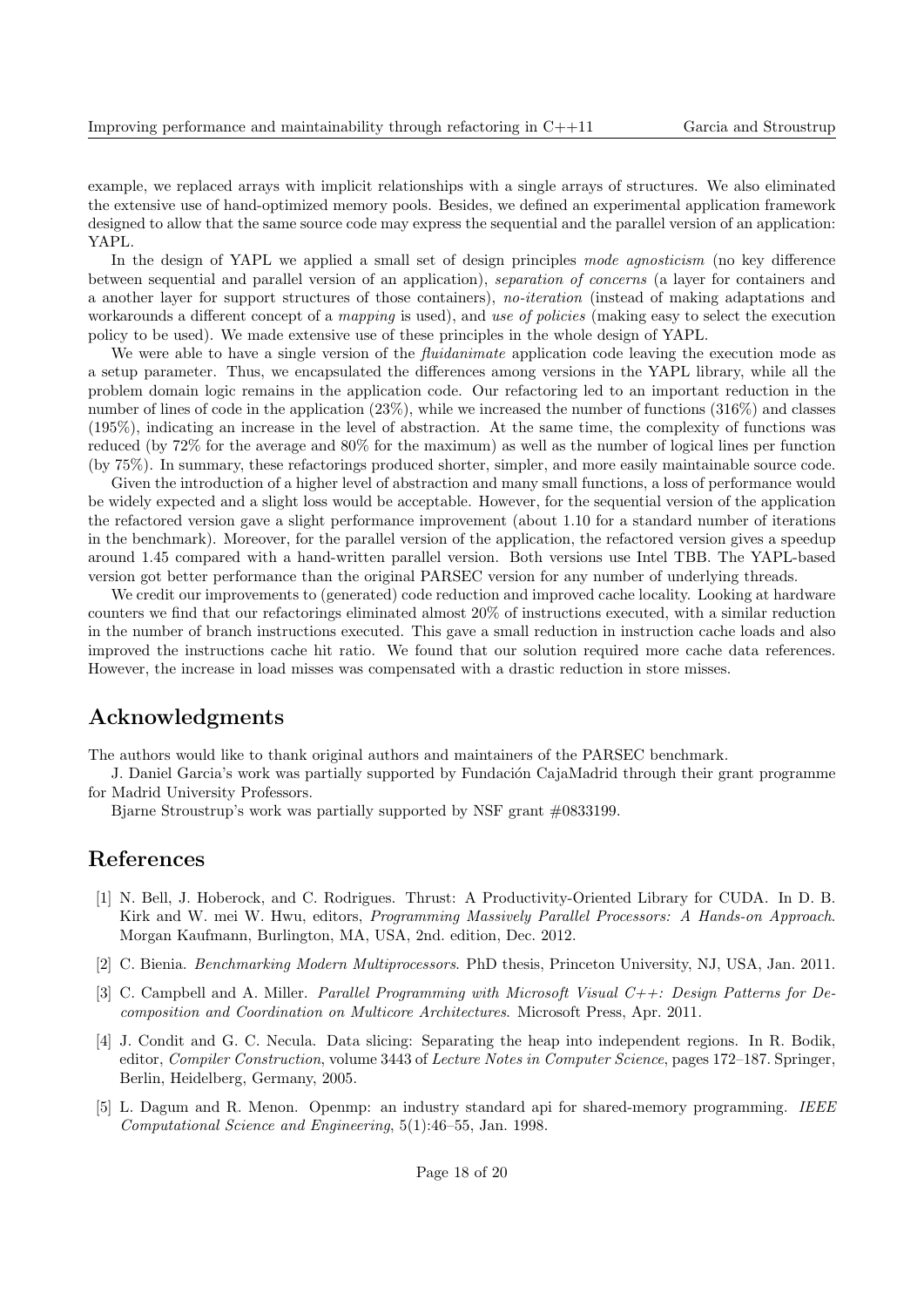- [6] G. dos Reis and B. Stroustrup. Template aliases (Revision 3). ISO/IEC JTC1/SC22/WG21 Working Paper N2258, ISO/IEC, Apr. 2007.
- [7] G. dos Reis and B. Stroustrup. General Constant Expressions for System Programming Languages. In Proceedings of the 2010 ACM Symposium on Applied Computing, SAC '10, pages 2131–2136, New York, NY, USA, 2010. ACM Press.
- [8] G. dos Reis, B. Stroustrup, and J. Maurer. Generalized Constant ExpressionsRevision 5. ISO/IEC JTC1/SC22/WG21 Working Paper N2235, ISO/IEC, apr 2007.
- [9] R. Fanta and V. Rajlich. Restructuring legacy c code into c++. In IEEE International Conference on Software Maintenance, ICSM '99, pages 77–85, Los Alamitos, CA, USA, Aug. 1999. IEEE Computer Society.
- [10] J. D. Garcia. Yapl yet another parallel library. https://github.com/jdgarciauc3m/yapl, 2013. [Online; available since 18-Jul-2015].
- [11] ISO/IEC. Information Technology Programming Languages C++. International Standard ISO/IEC 14882:2011, ISO/IEC, Geneva, Switzerland, Aug. 2011.
- [12] ISO/IEC. Information Technology Programming Languages C++. International Standard ISO/IEC 14882:2014, ISO/IEC, Geneva, Switzerland, Dec. 2014.
- [13] J. Järvi and J. Freeman.  $C++$  lambda expressions and closures. Science of Computer Programming, 75(9):762–772, Sept. 2010.
- [14] J. Järvi, B. Stroustrup, and G. dos Reis. Deducing the type of variable from its initializer expression. ISO/IEC JTC1/SC22/WG21 Working Paper N1721, ISO/IEC, Oct. 2004.
- [15] J. Järvi, B. Stroustrup, and G. dos Reis. Deducing the type of variable from its initializer expression (revision 4). ISO/IEC JTC1/SC22/WG21 Working Paper N1984, ISO/IEC, Apr. 2006.
- [16] F. Kjolstad, D. Dig, and M. Snir. Bringing the HPC Programmer's IDE into the 21st Century through Refactoring. In SPLASH 2010 Workshop on Concurrency for the Application Programmer, CAP' 10, New York, NY, USA, Oct. 2010. ACM Press.
- [17] M. McCool, A. D. Robinson, and J. Reinders. Structured Parallel Programming: Patterns for Efficient Computation. Morgan Kaufmann, Waltham, MA, USA, July 2011.
- [18] M. M¨uller, D. Charypar, and M. Gross. Particle-based fluid simulation for interactive applications. In Proceedings of the 2003 ACM SIGGRAPH/Eurographics symposium on Computer animation, SCA '03, pages 154–159, Aire-la-Ville, Switzerland, 2003. Eurographics Association.
- [19] L. Rauchwerger, F. Arzu, and K. Ouchi. Standard templates adaptive parallel library (stapl). In D. R. O'Hallaron, editor, Languages, Compilers, and Run-Time Systems for Scalable Computers, volume 1511 of Lecture Notes in Computer Science, pages 402–409. Springer, Berlin, Heidelberg, Germany, 1998.
- [20] J. Reinders. Intel Threading Building Blocks: Outfitting C++ for Multi-Core Processor Parallelism. O'Reilly, Sebastopol, CA, USA, July 2007.
- [21] H. Sankaranarayanan and P. A. Kulkarni. Source-to-source refactoring and elimination of global variables in c programs. Journal of Software Engineering and Applications, 6(5):264–273, May 2013.
- [22] D. C. Schmidt. Strategized locking, thread-safe decorator, and scoped locking: Patterns and idioms for simplifying multi-threaded  $c++$  components.  $C++$  Report, 11(9), Sept. 1999.